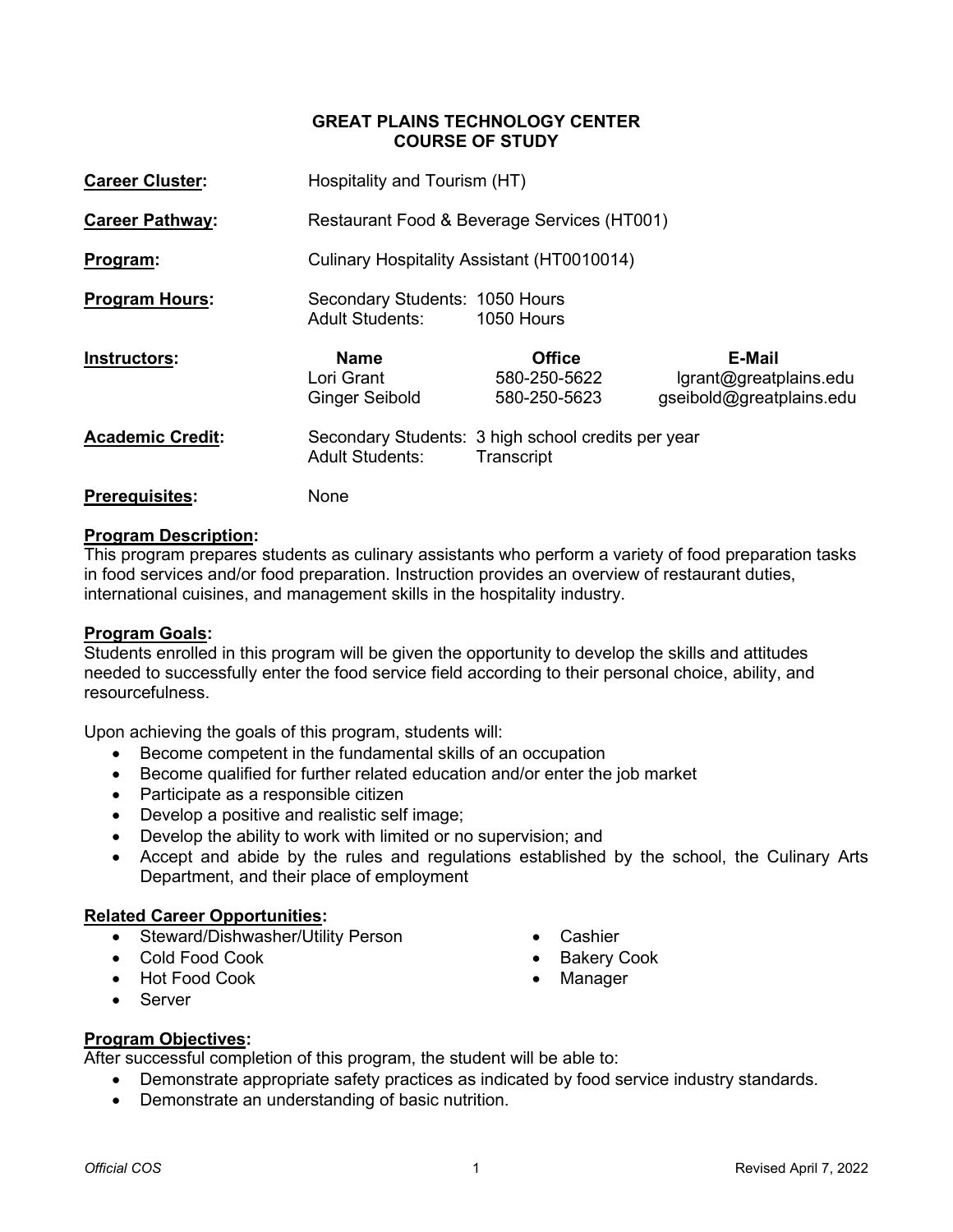- Demonstrate appropriate customer service skills.
- Prepare and serve meals in accordence with industry standards.

### **Program Course Sequence:**

- AM HS Student and Part-time Adult (Year One): Course Sequence I
- PM HS Student and Part-time Adult (Year Two): Course Sequence II
- Full-time Adults (Year One): Course Sequence I and II

### **DESCRIPTION OF COURSES SEQUENCE I**

### **Course # Course Name HST HSL ADT ADL**

### **FC00159 Safety, Sanitation and Tools 25 40 25 40**

This course will examine the important areas of general safety, food sanitation, facilities, equipment, tools, physical hazards in the kitchen, and personal safety. In this course the student will become Serve Safe certified and CPR/Rescue breathing certified. Knife safety, sharpening, culinary application, and skills will be taught. The student will also learn the importance of receiving, storage and inventory as it relates to the food service industry.

### **FC00114 Introduction to Culinary Arts 25 40 25 40**

This course will introduce students to the ideas and framework of the culinary arts. During this first class students will become familiar with the principles and expectations of the industry while gaining a firm sense of direction for use in future courses. The course id designed to give students a foundation in the areas flavor, gastronomy, professionalism, professional organizations, kitchen ingredients and staples, history of food, product identification and agriculture relations to food.

### **FC00160 Foundations in Culinary I 25 40 25 40**

This course will build upon the knowledge touched on in the introduction class. During this course students will become familiar with the skills and concepts needed to become working culinarians. The areas of cooking principles, soups, sauces, stocks and protein cookery will be discussed and practiced.

### **FC00161 Foundations in Culinary II 25 40 25 40**

This course will build on the foundations from the first skills course and enhance the fundamentals by refining technique and developing additional skill. Students will become more familiar with the skills needed to become successful culinarians by studying vegetable cookery, fruit identification and use, starch cookery, salad dressings and application of each.

### **FC00136 Nutrition & Healthy Cooking Techniques 25 45 25 45**

This course will introduce students into the idea of nutritional cooking. Students will focus on the elements that make-up nutritional cooking and identify the factors that effect flavor. Current eating and dining trends will be discussed as well as the responsibility that chefs and food service professionals have.

### **FC00134 Foundations in Baking I 25 40 25 40**

This course will introduce students to the principles of the bakeshop. In this first class of a two part group, students will learn these of ingredients and how these uses apply to the final product. They will also learn a variety of bakery products that can be applied in the restaurant, hotel, or any other food service operation.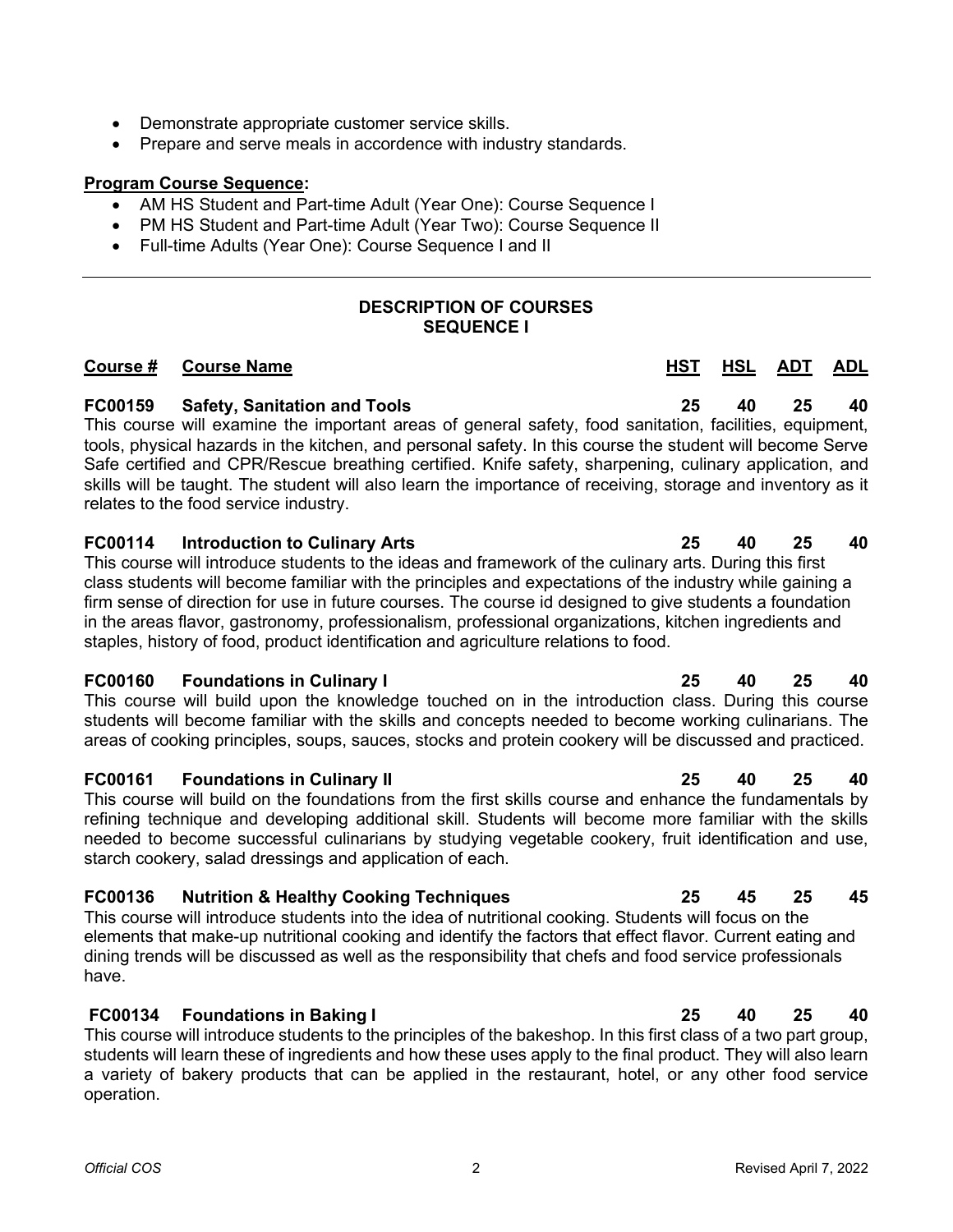### **FC00135 Foundations in Baking II 25 40 25 40**

This course builds from the first foundations in baking course by providing students with more exposure to various baked goods and techniques. This class will expand the students' concept and knowledge of useful pastry items that can be applied in various ways.

**FC00138 Hospitality & Service Techniques 25 40 25 40** This course will introduce students to the world of service and hospitality. Students will learn the appropriate ways to engage guests during the dining experience. They will also focus on proper sequence of food and beverage service.

| <b>Sequence I Subtotal Hours:</b> | <b>Theory</b> | Lab | <b>Total</b> |
|-----------------------------------|---------------|-----|--------------|
| High School Student:              | 200           | 325 | 525          |
| Adult Student:                    | 200           | 325 | 525          |

# **DESCRIPTION OF COURSES SEQUENCE II**

| Course #       | <b>Course Name</b>                                                                                                                                                                                                                                                                                                                                                                               | HST | HSL | ADT | <b>ADL</b> |
|----------------|--------------------------------------------------------------------------------------------------------------------------------------------------------------------------------------------------------------------------------------------------------------------------------------------------------------------------------------------------------------------------------------------------|-----|-----|-----|------------|
| <b>FC00139</b> | <b>Garde Manager for the Culinary Hospitality Assistant</b><br>This course will introduce students to the art and craft of the cold kitchen. Students will learn of the<br>different ways to creatively express their talents through food and presentations. This class will offer them<br>a chance to become artist and display their personality through their food creations.                | 25  | 40  | 25  | 40         |
|                | FC00140 Intermediate Culinary Skill Development I<br>This course will cover several categories of preparation and give students a chance to practice these<br>skills in a production atmosphere. This will be accomplished through rotation in the kitchen lab during the<br>operation of the restaurant.                                                                                        | 25  | 40  | 25  | 40         |
|                | FC00141 Intermediate Culinary Skill Development II<br>This course will build upon the preparation and skill developed during Intermediate I and give students<br>more opportunity to enhance their skills and production knowledge. This will be accomplished through<br>rotation in the kitchen lab during the operation of the restaurant.                                                     | 25  | 40  | 25  | 40         |
| <b>FC00142</b> | Intermediate Baking & Pastry Skill Development<br>This course focuses on the enrichment and development of the baking and pastry arts. Students will<br>cover in depth the areas of enriched dough, cookie/brownie formulas, pies and tarts, pastry doughs,<br>المشاورية ويروالها والملوا الزرز وموام وناوات ومراراهما اومومر المتوامع والمشاولات والمستوعد والمستواء والمرواء المشاورة والمستور | 25  | 40  | 25  | 40         |

laminated doughs, cakes and tores, healthful and special-need baking. This class will also allow students to broaden and practice their current pastry knowledge and apply these skills to production for the restaurant and retail. The areas of syrups, icings, sauces petits fours, restaurant desserts, chocolate, and decorative work will be covered.

## **FC00137 Entrepreneurship & Employment Skills 25 45 25 45**

This course is designed to help students learn more about themselves and the characteristics of successful entrepreneurs. The students will assess their personal experiences, aptitudes, interests, knowledge and skills for entrepreneurship. The course will guide students to consider business ideas that could fit their individual needs and the needs of the community. Students will start to develop the business skills necessary to start their own businesses through planning and goal setting.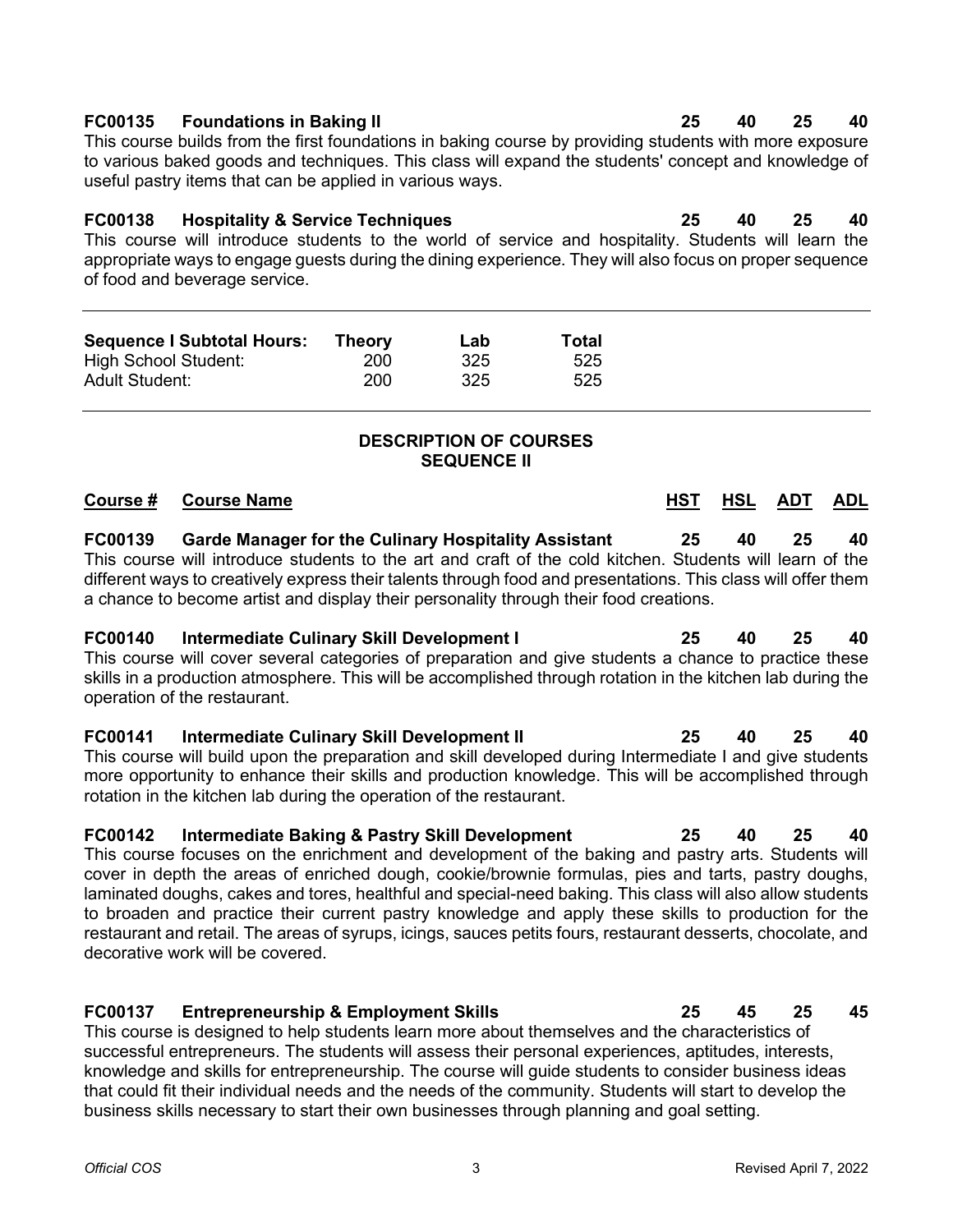### *Official COS* 4 Revised April 7, 2022

# **FC00143 International Cuisines 25 40 25 40**

This course will introduce students to the world of ethnic cuisine and menu planning. Students will learn about the culture, history and origin of different food groups and practice flavor profiling and development.

# **FC00115 Culinary Business & Management Principles 25 40 25 40**

The course will give students an understanding of the business and personal skills needed to be successful in the food service industry. By covering culinary math, management principles, professional development and leadership skills, students will obtain the needed confidence to enter the workforce with both critical and soft skills.

# **FC00209 FACS Ed Capstone 0 65 0 65**

OK CareerTech capstone courses are instruments used to measure the attainment of curricular outcomes or competencies at the culmination of their program. It is an in-depth opportunity for the student to demonstrate accomplishment of the full spectrum of their learning. It should be student centered and directed, which requires analysis and synthesis of knowledge and skills. It should integrate what the student has learned from specific program courses along with their academic courses. Capstone courses are the application of all that the student has learned and serve as a pure evaluation instrument when assessed by a pane of the program experts. In this context community can be defined as a school group, classroom, church, community, town, city, etc.

| <b>Sequence II Subtotal Hours: Theory</b><br><b>High School Student:</b><br><b>Adult Student:</b> | 175<br>175    | Lab<br>350<br>350 | Total<br>525<br>525 |
|---------------------------------------------------------------------------------------------------|---------------|-------------------|---------------------|
| <b>Program Total:</b>                                                                             | <b>Theory</b> | Lab               | <b>Total</b>        |
| <b>High School Student:</b>                                                                       | 375           | 675               | 1050                |
| <b>Adult Student:</b>                                                                             | 375           | 675               | 1050                |

# **Evaluation Policy:**

# **Employability Grades (100 points per week; 50% of final grade)**

The employability skills grade is based on 20 points per day (which may include: attitude, attendance, safety, punctuality, cooperation, participation, clean-up, class preparation, school/classroom rules, and time management). Points will be deducted if these responsibilities are not met at the instructor's discretion. Students will be allowed to make up unearned employability points for **excused** absences only. Full credit will be given for assignments/tests that have been made up (see Student Handbook).

# **Performance Grades (20% of final grade)**

- Live projects
- Performance or skill tests
- Homework
- Written Assignments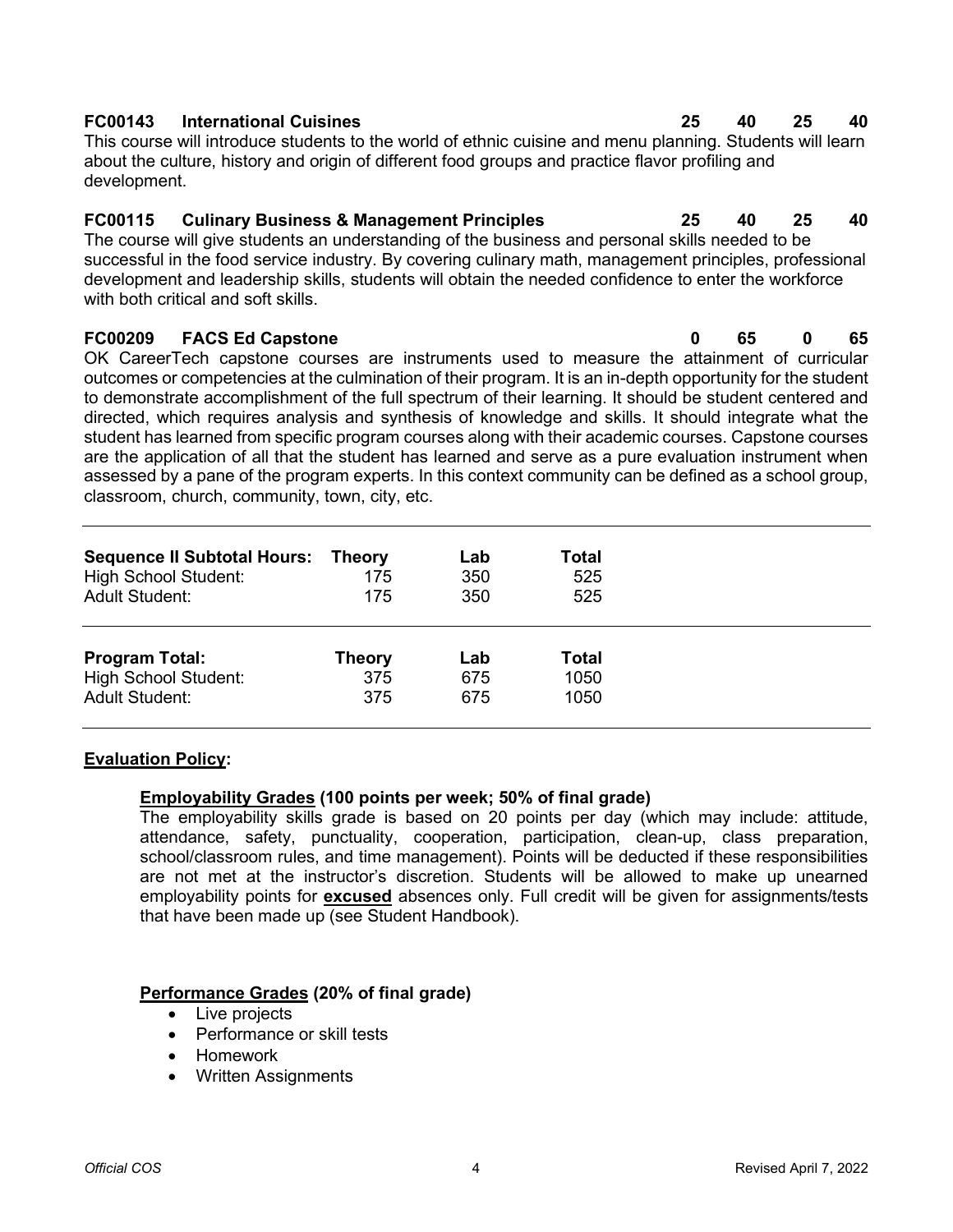### **Test Grades (30% of final grade)**

- Test grades will be based on a 100-point scale.
- Test grades include written and/or skills tests.
- A test will be given for each unit of instruction.
- Tests are to be taken as a unit is completed.
- Tests must be completed within allotted time.

### **Final Grade (9 Weeks Period)**

9-weeks grade will be calculated by averaging grades in each category and summing each category according to their assigned weight. Progress reports will be sent to home schools at six and twelve-week intervals each semester as required or requested. Grades are accessible online at<http://sonisweb.greatplains.edu/studsect.cfm>

### **Grading Scale:**

The grading scale as adopted by the Board of Education is as follows:

|  | $A = 90 - 100$                             |
|--|--------------------------------------------|
|  | $B = 80 - 89$                              |
|  | $C = 70 - 79$                              |
|  | $D = 60 - 69$                              |
|  | $F = Below 60$                             |
|  | $W = Withdrawn$                            |
|  | $I = Incomplete$                           |
|  | $N = No$ Grade (Refer to Student Handbook) |

## **Make-Up Work Policy:**

**All Make-Up Work Is The Responsibility Of The Student.** Make-up work will be handled as specified in the Student Handbook. Please be sure to read and understand all student policies, especially makeup of assignments, tests and employability due to absences. Students should always arrange for any make-up work with the instructor as per the Student Handbook. Students should keep track of his or her progress and grades.

### **Attendance Policy:**

For specific information related to attendance and tardiness refer to the Student Handbook. Students should keep a written record of their absences and tardiness.

### **Course Requirements and Expectations:**

The general course requirements and expectations include:

- Students must adhere to the policies and procedures in the GPTC Student Handbook
- Students are required to wear appropriate class uniform.
- Demonstrate appropriate safety practices as indicated by food service industry standards.
- Demonstrate proper use of kitchen tools and equipment utilized in the culinary arts field.
- Speak clearly and courteously to customers, coworkers, supervisors, and professionals.
- Demonstrate an understanding of basic nutrition.
- Demonstrate appropriate customer service skills.
- Demonstrate fundamental math skills.
- Prepare and serve meals in accordance with industry standards.